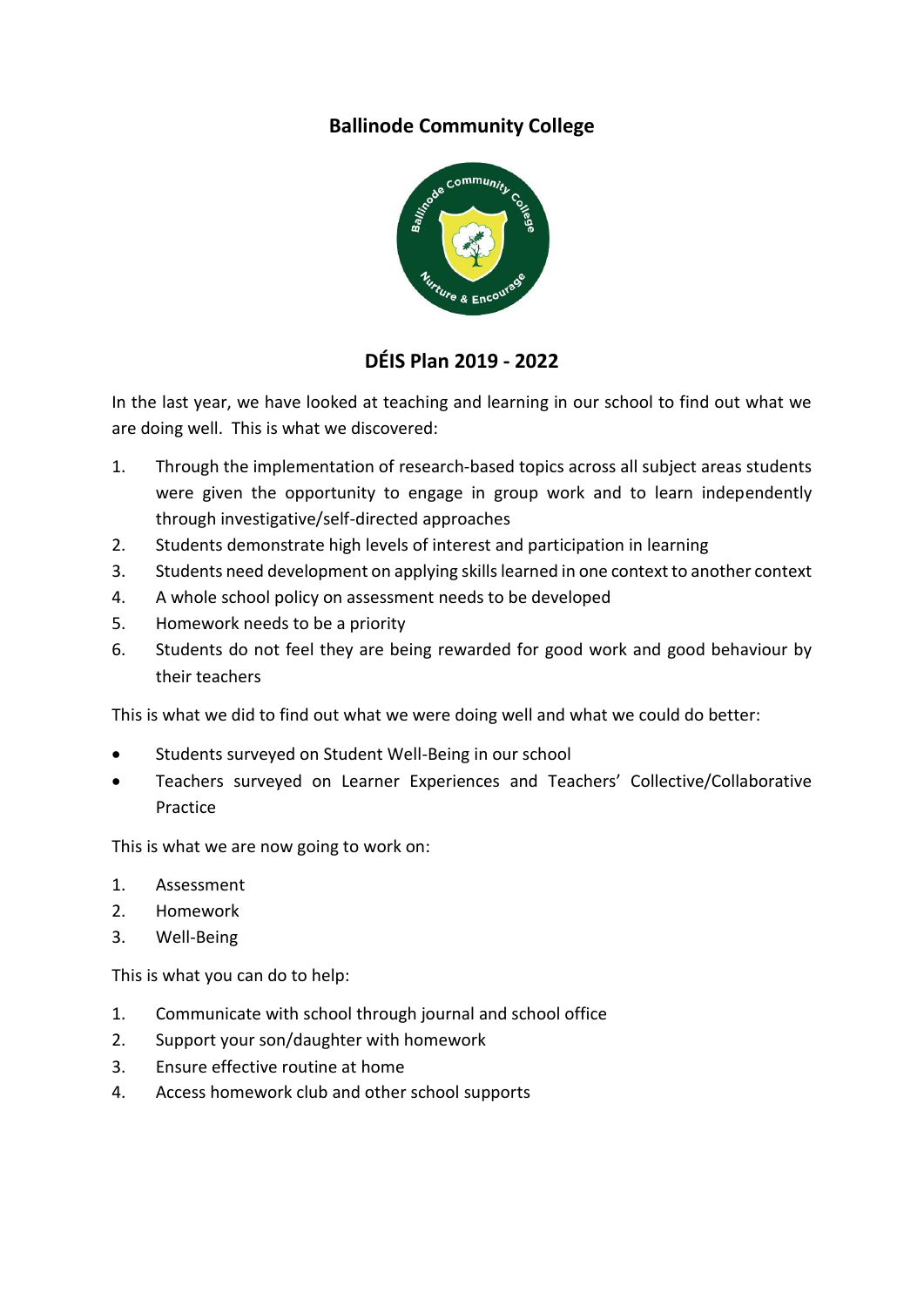Here is some information about how we are carrying out our work and about what the Department of Education and Skills requires us to do:

## *School time and holidays*

- (i) The Department requires all post-primary schools to have 167 school days each year and a 28-hour school week This year we had 167 school days, from 29/08/17 to 01/06/18. Our school week is 28 hours
- (ii) The Department sets out a standardised school year and school holidays This year we took all our school holidays within the permitted time  $\left($  Yes  $\right)$  No
- (iii) The Department sets out arrangements for parent/teacher meetings and staff meetings This year we had 3 parent/teacher meetings and 3 staff meetings, all in line with the Department regulations

## *Looking after the children in our school*

The Department requires schools to follow the *Child Protection Procedures* it has set down

- (i) Our board of management has agreed in writing to do this  $(Yes)$  No
- (ii) All teachers know about the *Procedures* and we have told all parents about this and how we follow them  $(Yes)$  No
- (iii) Our Designated Liaison Person (DLP) is David Mc Guinness and our Deputy DLP is David Downey

## *Enrolment and attendance*

The Department requires schools to have and publish an admissions policy, to record and report attendance accurately, and to encourage high attendance and participation

- (i) We have an admissions policy and it is published (Yes ) No
- 
- (ii) We reviewed (and updated) our admissions policy on 20/06/17
- (iii) We keep accurate attendance records and report them as required  $($  Yes  $)$  No



- (iv) We encourage high attendance in the following ways:
	- 1. Notify parents at 10 days
	- 2. HSCLO visit